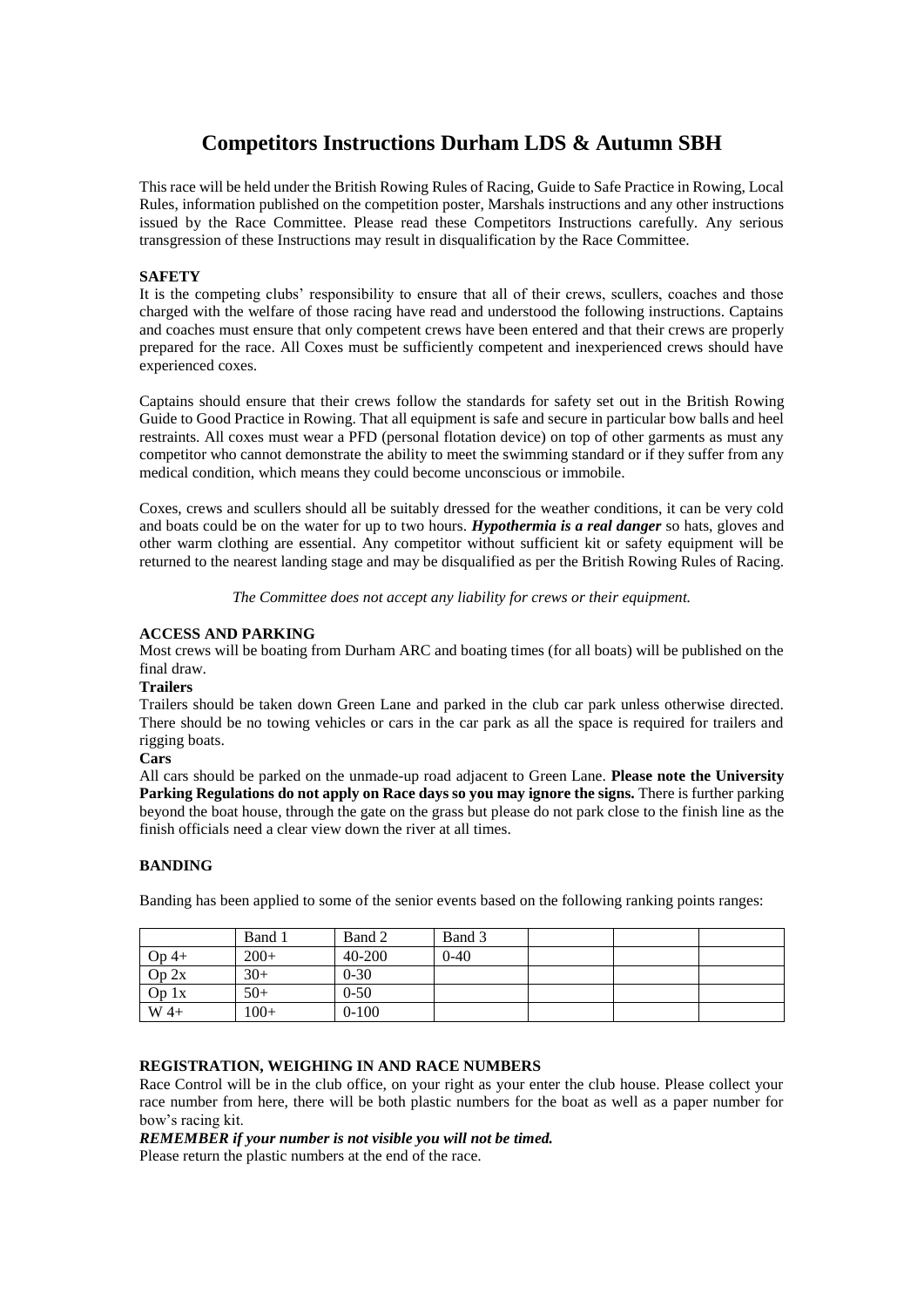Any crew substitutions or scratchings should be notified to Race Control as early in the day as possible. This is an important safety requirement.

#### **COXES will not be weighed in due to Covid secure precautions.**

Race control will be open from 7.15am

## **BOATING**

Please ensure you comply with the published boating times. These times will be enforced for ALL boats, not just those boating at DARC. This is so all boats arrive at the marshalling area in the correct order, making marshalling easier. Make sure your blades are beside (not on) the steps so you can reach them quickly once your boat is on the water. Boat with the bows upstream. Marshals will be on the landing stage to help you to boat quickly and safely, please listen to their instructions. Move off the landing stage to make any final adjustments to allow the next crew to boat as quickly as possible. There will be random checks of race licences, boats and equipment. It is the competitor's responsibility to ensure they comply.

#### **GETTING TO THE START**

The start is approximately 2,000m downstream from the boathouse. Once you have left the landing stage turn when it is safe to do so. You should proceed down the river close to the starboard (bow) (Pelaw Wood) bank in single file. You may overtake a slower crew, assuming that the river is clear, but then move back in. There may be crews coming up the river or joining from other landing stages so do not assume it will be clear. After passing under Baths Bridge and Elvet Road Bridge you need to go through Arch 2 of Elvet Bridge then proceed down to the marshalling area.

#### **MARSHALLING**

Please take time to look at the Marshalling Plan so you know roughly where you will be, which side of the river you will be marshalling on and which way the boat should be pointing. Always listen to the Marshals and obey their instructions. Keep your kit on until you are turned and ready to race. As you approach the start keep close to the boat ahead of you.

#### **DURING THE RACE**

#### *During the race, you should be prepared to stop and give assistance to any crew or competitor that is in danger and bring to the attention of umpire, marshal, launch crew or other officials any incident occurring.*

In the race, crews being overtaken must move over to give the faster boat the best racing line, as a general guide, on the bends the slower crew should move to the outside of the bend and on the straights they should move to the middle of the river. Marshals may impose time penalties on slower crews for failing to clear the racing line. The overtaking crew are responsible for maintaining a safe line whilst overtaking, all crews have a responsibility to avoid a collision and may be penalised if judged to have caused or contributed to a collision. Crews in bow-coxed boats must make their cox aware of any overtaking crew.

Crews should pass through Arch 1 of Elvet Bridge (the widest and with the best line) unless instructed to pass through Arch 2 (need to steer hard as you come out of this arch) by an official. *DO NOT use either of the other arches, TIME PENALTIES will be awarded to any crew using these arches as they are not safe.*

#### **FINISH**

At the finish do not stop, keep paddling light to clear the finish area for the following crews. Continue upstream to disembark once there is space on the landing stage or, for crews who need to go down the course to another boat house, wait until you are told you can turn then wait on the starboard (bow) side bank until the last boat has finished and you are told you can proceed down the course.

## **TIME PENALTIES & DISQUALIFICATION**

Please ensure that you boat on time. Marshals on the landing stages will award time penalties or even turn crews away if they are late.

A 10 second penalty will be imposed for: Being 10 minutes late to boat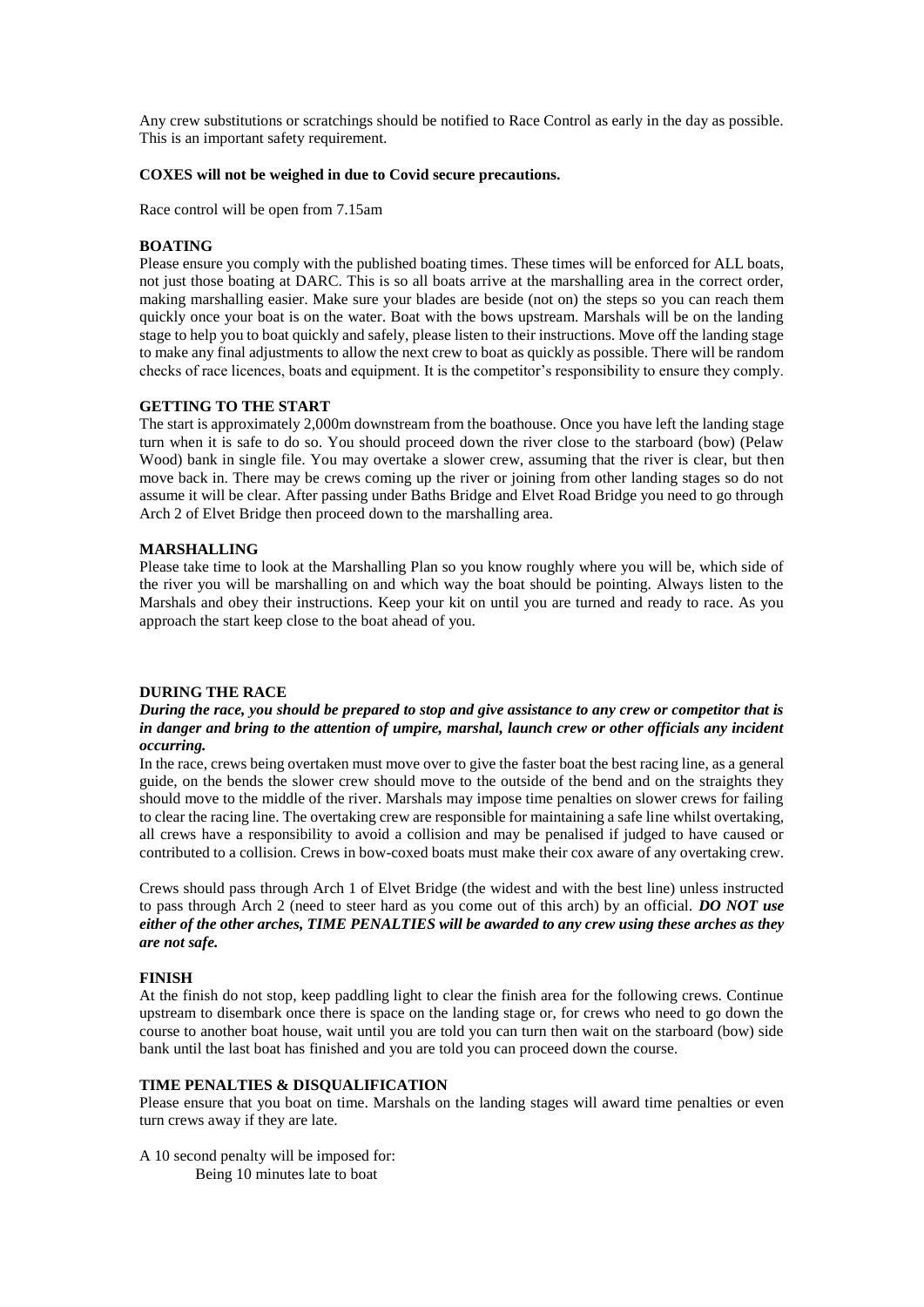Failure to be at your marshalling station 5 minutes before the advertised race start time

A 20 second penalty will be imposed for:

Being 20 minutes late to boat Impeding other racing crew/s Unsportsmanlike behaviour Failure to follow a race official's instructions Taking the incorrect arch through Elvet Bridge

### *In extreme cases you may be disqualified.*

#### **CYCLING**

Durham ARC remind competitors, spectators and officials that cycling is not permitted between Brown's Boathouse ('The Boat Club') and Count's House and that public access along the riverbank has NOT been closed for this competition. Cycling on the bank above Brown's Boathouse can only be on the Pelaw Wood side cycle path. Durham ARC Regatta Committee accept no liability for any competitors, spectators or members of the public injured as a result of a cycling.

#### **REFRESHMENTS**

Refreshments will be available throughout the day at DARC boathouse. Competitors are asked to use the mobile ordering system to reduce numbers inside the building.

#### **TOILETS AND SHOWERS**

These are available in DARC boathouse.

## **RESULTS AND PRIZE GIVING**

The results of each division will be made available as soon as possible after each division. They will be posted in the boathouse and put on-line. There will be no prize giving, prizes will be passed to clubs for distribution.

#### **COVID-19**

Regular washing of hands and regular sanitising recommended.

Each club to follow their own cleaning procedure for their boats.

Before coming to the event if competitor has any symptoms e.g. loss of smell, change in taste then they should not travel to the event or have a negative PCR test.

Before attending the event competitors are advised to do a lateral flow test. If positive follow government guidance and don't travel to event until they have got negative PCR test.

Competitors should arrive wearing racing clothes; changing rooms will be available for emergency use.

Face coverings are recommended to be worn inside the club house.

Catering will be available – competitors are asked to use the mobile ordering system from the tables to reduce numbers indoors.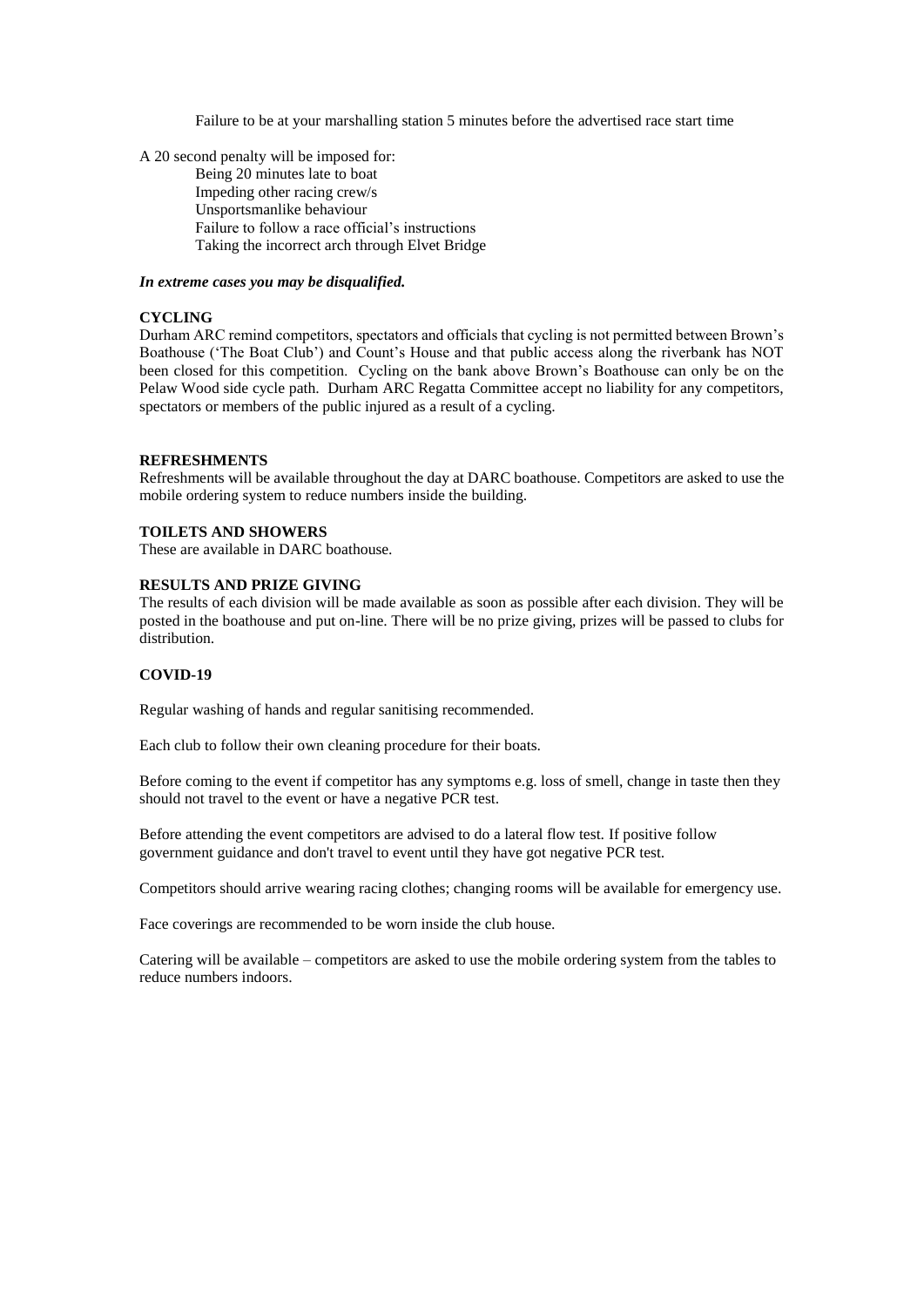



# Figure 1: Map of the Wear

Umpires located at:

- Dunelm House landing stage
- Elvet Bridge (towpath downstream)
- New Elvet Bridge
- Baths Bridge
- Start & Finish

Marshals located at:

- UCBC/ St Leonard's Boathouse
- Durham School
- Before counts house
- Downstream of St John's BC Boathouse
- Above Finish
- Durham ARC landing stage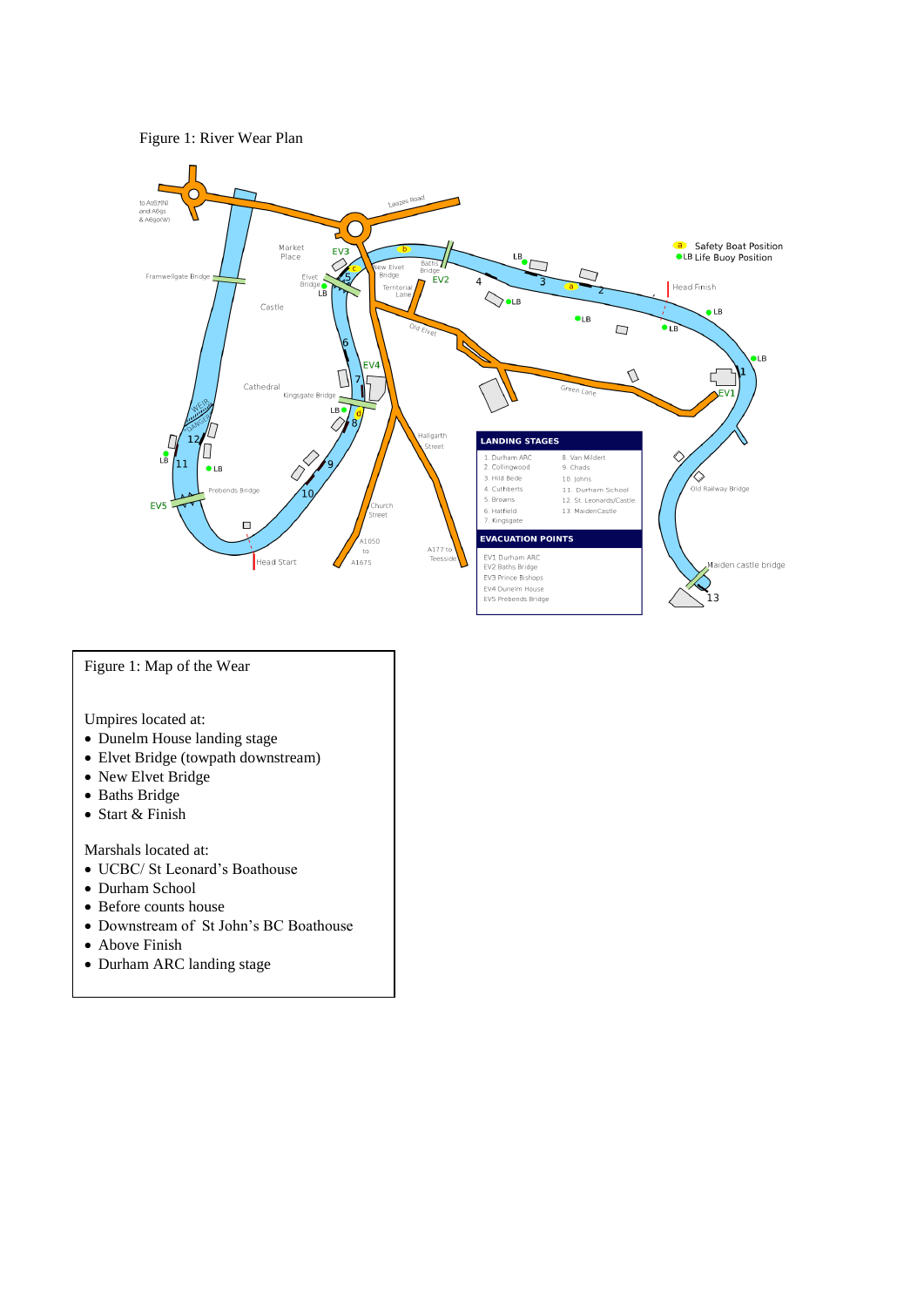## Figure 2: Marshalling Plan





Groups  $2 - 5$  will marshal between the boys facing downstream (unless instructed otherwise). When called they will move downstream through the left hand arch of Prebends bridge, turning around the white buoy and upstream through the centre arch to proceed to the start.

|       |               | Division   |            |            |            |  |  |
|-------|---------------|------------|------------|------------|------------|--|--|
|       |               | 1          | 2          | 3          | 4          |  |  |
|       |               | Crews      | Crews      | Crews      | Crews      |  |  |
| Group |               | 101 to 120 | 201 to 220 | 301 to 320 | 401 to 420 |  |  |
|       | 2             | Crews      | Crews      | Crews      | Crews      |  |  |
|       |               | 121 to 140 | 221 to 240 | 321 to 340 | 421 to 440 |  |  |
|       | $\mathcal{R}$ | Crews      | Crews      | Crews      | Crews      |  |  |
|       |               | 141 to 160 | 241 to 260 | 341 to 360 | 441 to 460 |  |  |
|       | 4             | Crews      | Crews      | Crews      | Crews      |  |  |
|       |               | 161 to 180 | 261 to 280 | 361 to 380 | 461 to 480 |  |  |
|       | 5             | Crews 181  | Crews      | Crews      | Crews      |  |  |
|       |               | to 200     | 281 to 300 | 381 to 400 | 481 to 500 |  |  |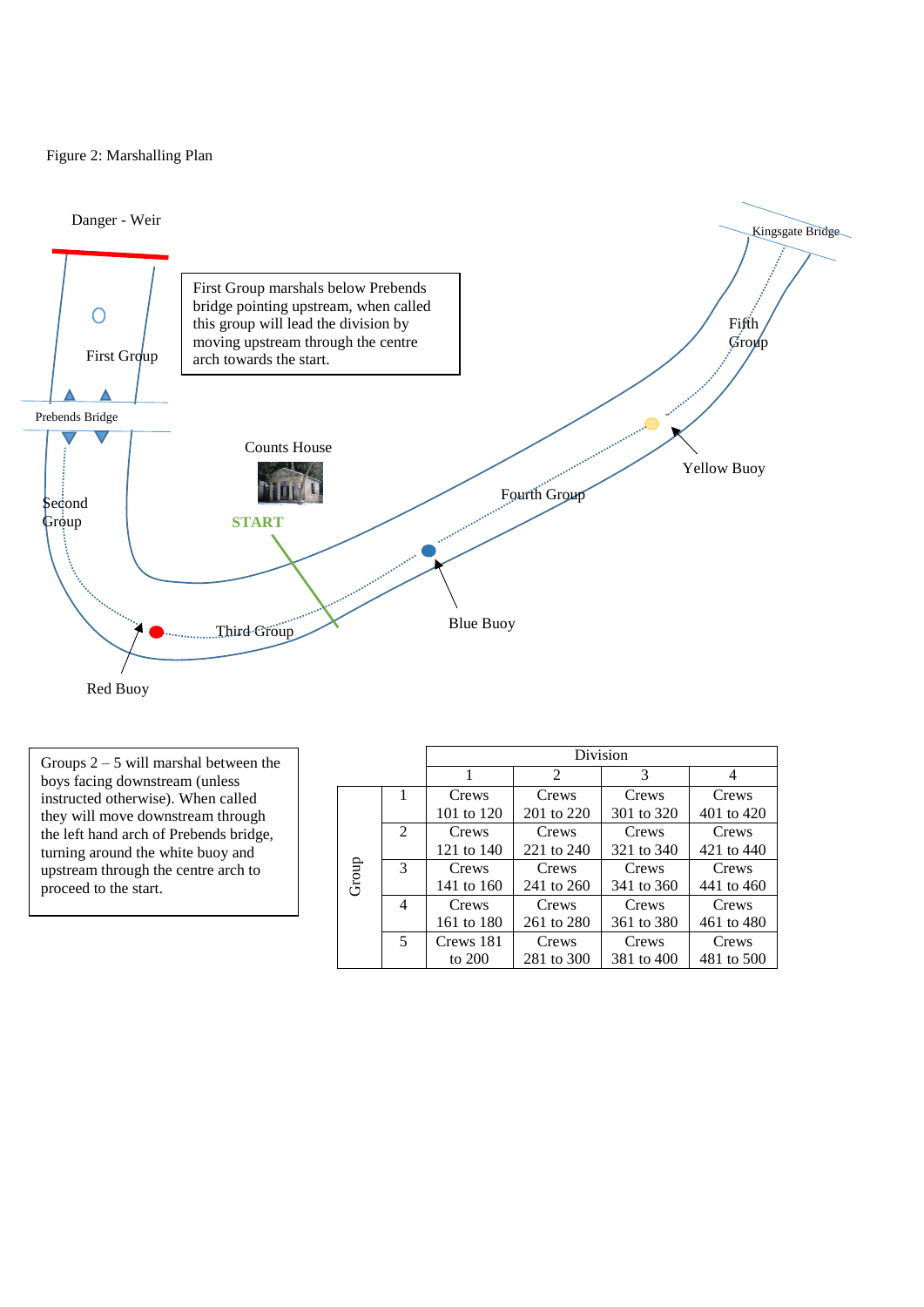Figure 3: Elvet Bridge



Elvet bridge is situated approximately half way up the course. There are only TWO arches that crews should use, numbered 1 and 2 as shown above (the diagram is viewed from the perspective of a cox travelling upstream in the race).

Arch number 1 is slightly wider and does not kink in the middle. It provides the best line and is easier to correct if you get it slightly wrong.

If you are instructed by officials, you must take arch number 2. This will require significant corrective steering in order to avoid the landing stage on the far side. This arch is narrower and kinks slightly in the middle, you will need to steer in the middle to get through.

**Do not** use either of the other arches. The one next to arch 1 often has a moored boat in it which you would hit. The one next to arch 2 does not provide enough space for boats as the landing stage actually goes into the arch. **Time penalties will be awarded against crews using these arches**

Please ensure all coxes, scullers and steerspersons are familiar with the arches and their numbers to ensure that they can follow umpires instructions when required.